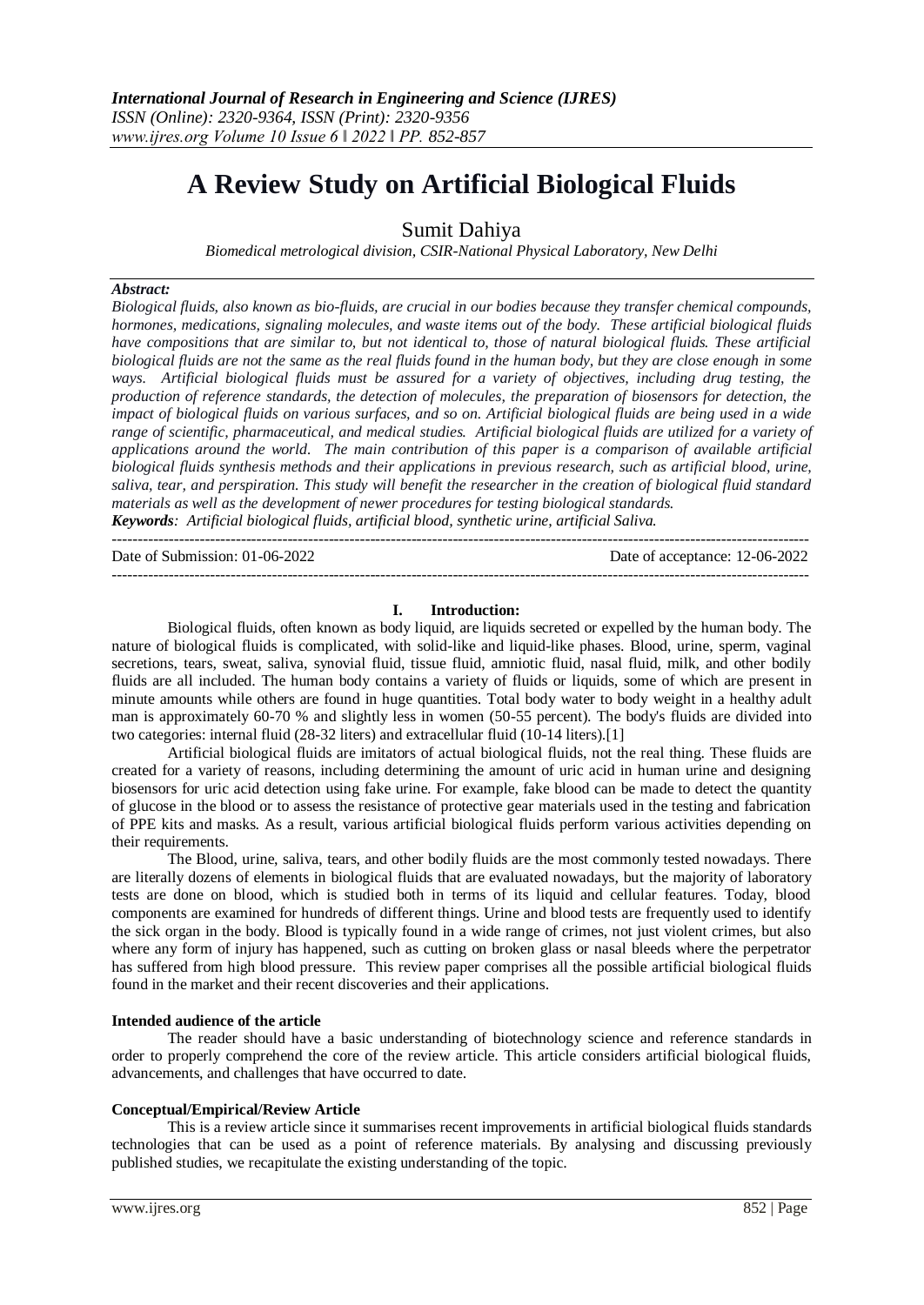# **Brief summary**

## **Artificial biological fluids**

Artificial biological fluids are biological fluids that are prepared or created by man rather than by the human body. These are used all around the world for product testing and research. They're made to meet the product testing requirements of ISO, NIST, and other recognized standards bodies. Synthetic blood, artificial saliva, synthetic urine, and synthetic sweat are just a few examples.

## **1. Synthetic Blood**

## **Fig 1: Synthetic blood**



The cellular and non-cellular components of human blood are separated. White blood cells, red blood cells, and platelets are located in the cellular portion, while plasma is found in the non-cellular portion. It is a specific sort of connective tissue. It serves a variety of functions in our bodies. Plasma is an extracellular substance made up of water, ions, and other proteins that helps blood clot when combined with platelets. Serum, on the other hand, is a liquid that does not include any clotting agents. Plasma proteins react with oxygen and harden to stop additional bleeding. The immune system is controlled by the WBC.

Artificial blood closely resembles the blood present in the human body. The artificial blood offers the advantages of not requiring compatibility testing, being free of blood-borne pathogens, having a long shelf life, and not requiring refrigeration[2]. Surfactant, inorganic salt, thickening agent, buffering agent, and distilled water make up synthetic blood[3].

 Our body's RBCs transport oxygen and carbon dioxide. The RBC in our blood contributes to the red colour of our blood. One billion red blood cells can be found in just two droplets of blood. These cells are in charge of transporting oxygen and carbon dioxide around the body. As a result, a person can only use blood that is compatible with his blood type. Synthetic blood products are now only intended to replace serum's function [4].

# **Characteristics for ideal artificial blood**

First, it must be both safe and compatible with the human body. This indicates that when artificial blood is utilized, differing blood types should not matter. It also implies that artificial blood can be processed to eliminate all disease-causing factors like viruses and bacteria.

Second, it must be capable of transporting oxygen throughout the body and releasing it when and where it is required.

Third, requirement is that it be shelf stable. Artificial blood, unlike donated blood, can be preserved for up to a year. While, real blood can only be preserved only for one month.

Fourth, ideal for research and experimental work which replace the real blood. Such as the plasma property can be studies with this synthetically prepared blood.

It must be free of infections and poisons that might cause the human body's immune system to react.

The artificial blood substitutes devoted to oxygen-carrying substitutes were explored by Phioppe Schneider (1992). Artificial blood substitutes have primarily used synthetic colloids, gelatins, dextrans, and hydroxyl ethyl starches<sup>[5]</sup>.

 Iran's Moradi et al. (2016) investigated artificial blood substitutes as a means of ushering in a new era in transfusion. Their primary focus was on red blood cell substitutes and an evaluation of blood's oxygencarrying capacity[6]. Kim et al. (2007) investigated the use of Poly (lactic-co-glycolic acid)(PLGA) tubes as a framework for artificial blood arteries using hybridization of smooth muscle cells and endothelial cells from canine bone marrow. These vasculature had good mechanical strength and acceptable endothelial and smooth muscle cell hybridization activity[7].

 Gupta (2017), Bio-inspired Nano-medicine techniques for artificial blood synthesis were investigated. synthetic and semi- synthetic RBC substitutes for facilitating oxygen transmission, WBC substitutes, and platelet substitutes with the use of nanotechnology branch materials engineering methodologies This review study outlines a variety of methods for creating synthetic blood cells [8]. Un et al. (2019) Turkey investigated the artificial realization of natural hemoglobin molecule functions and motions in erythrocytes. Recombinant hemoglobin can be synthesized in yeast, according to studies[9].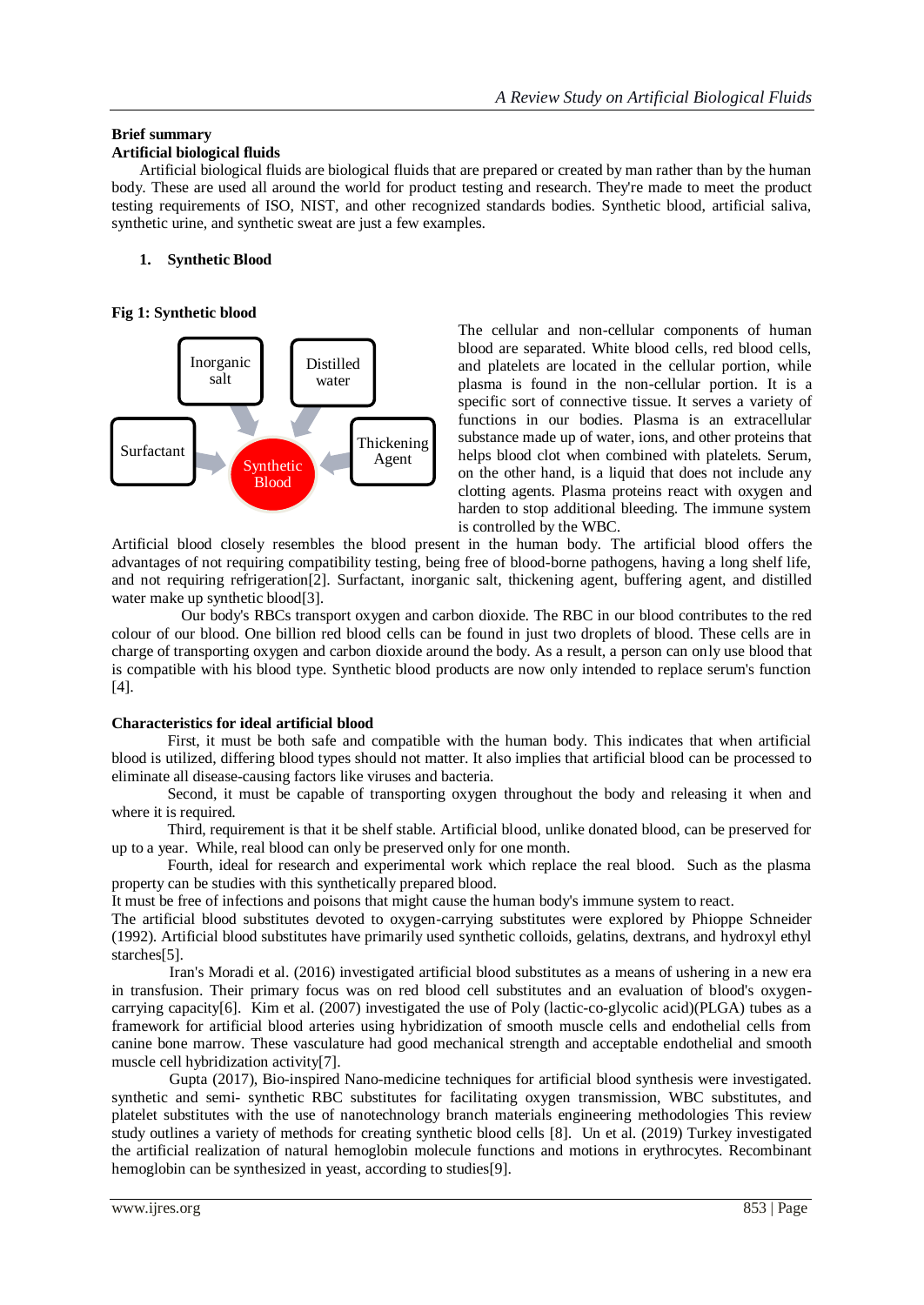Haldar et al. (2019), Lucknow, India, investigated artificial blood for transfusion sciences, designing blood for the transport and distribution of oxygen in the body to replace allogenic human blood transfusion[2]. Rengasamy et al. (2020), Pittsburgh, investigated the resistance of N95 filtering face piece respirators and surgical N95 respirators to synthetic blood penetration that have been approved by the National Institute for Occupational Safety and Health. N95 masks were tested at speeds of 450 and 635 cm/sec using the ASTM F1862 technique, and the results were compared against third-party lab data. Blood permeation through multiple layers of mask filters was studied. There were no test failures at any velocity, according to the results[10].

Benefits of the artificial blood in as compared to real blood in following ways[11] A. Price: When compared to genuine blood, the price is inexpensive.

B. Availability: the item is readily available.

C. Compatibility: extremely compatible with a wide range of tests and research.

D. Shelf life: Does not require refrigeration and has a long shelf life.

E. Disease Transmission: Because it is made in a laboratory, there is little chance of disease transmission.

F. Immunological effects: There are no known immunological effects.

## **II. Artificial saliva**

Human saliva is a mixture of fluids generated by the parotid, submaxillary, and sublingual glands, each of which has been found to differ in content and volume[12].

 Natural saliva is an important physiological liquid that is necessary for the maintenance of good oral health and the overall health of the human body. It is the site of digestion from where digestion starts and thus contributes to the supply of nutrients and health maintaining substances that the body requires. It is impossible to make a synthetic saliva formula that is exactly the same as genuine saliva[13]. Artificial saliva is employed as a wetting agent in mouth drying and for enamel development research in the construction of artificial teeth.

The following features of artificial saliva are very comparable to those of real human saliva.

1. Mineral content; in general, all products contains phosphate and calcium ions.

2. Viscosity, when compared to real human saliva, CMC (carboxymethylcellulose), mucin, and glycerin are commonly used to make saliva viscous.

3. To simulate actual saliva, the preservatives propyl paraben and methyl are utilised as preservatives

4. Mint, sorbitol, and xylito are commonly used to increase palatability.[14]

 Levine et al. (1993), Development of artificial saliva for the xerostomia condition and defining the structure function relationship of salivary molecules dysfunction, oral diseases[15]. Polonczk et al. (2000) Cracow, Poland, study reviewed the use of artificial saliva for models in stomatological and bio-availability studies of biological active molecules in biological research. Research have shown that the biological active substances is not the same as in their quantity released in digestive system and basic assumption in preparing an artificial saliva is its similarity to real saliva in context of their physical characteristics and chemical structure[13].

 The study by Gal et al. (2001) looked at 60 artificial salivas to see what role substances met in proposed formulae played. The buffer effect was studied, as well as the role of calcium ions, carbon dioxide gas, hydrogenocarbonates, and thiocyanates. Some in vitro behavioral experiments of dental biomaterials were examined using the SAGF medium as a reference. They were able to specify the role of fluoride ions emitted from glass ionomer cements and examine the behavior of dental amalgams thanks to this SAGE medium[12]. Amal et al. (2015) East Jawa, Indonesia, synthetic saliva was designed to mimic real saliva both chemically and physically. Studies produce the saliva substitutes that can serve as mouth and throat lubricants. Formula they selected was the most suitable due to their viscosity and pH properties which closely similar real saliva and mucin based saliva substitutes[14].

 The investigations of Poland's Lysik et al. (2019) looked into the crucial aspects of manufacturing artificial saliva. The major goal was to investigate saliva's rheological and lubricating properties, as well as the antibacterial properties of commercially manufactured salivae. They investigated the development of salivary substitutes, notably in terms of antibacterial qualities, using nanotechnology [16].

 Wang et al. (2011) conducted research in Hamburg on the effect of artificial saliva on the apatite structure of damaged enamel in human teeth. Scanning electron microscopy, total reflectance infrared spectroscopy, and electron probe microanalysis were used to investigate citric acid-induced alterations in the structure of enamel preserved in artificial saliva. The administration of artificial saliva for several hours leads to a partial recovery of the local structure of eroded enamel apatite, according to the findings[17].

#### **III. Synthetic urine**

Synthetic urine is a solution of water and organic and inorganic components. It is a human pee-like substance that has the appearance, smell, and consistency of real human urine. It's made to contain realistic levels of urea, uric acid, sulphates, chlorides, phosphates, and creatinine, as well as to match the pH level of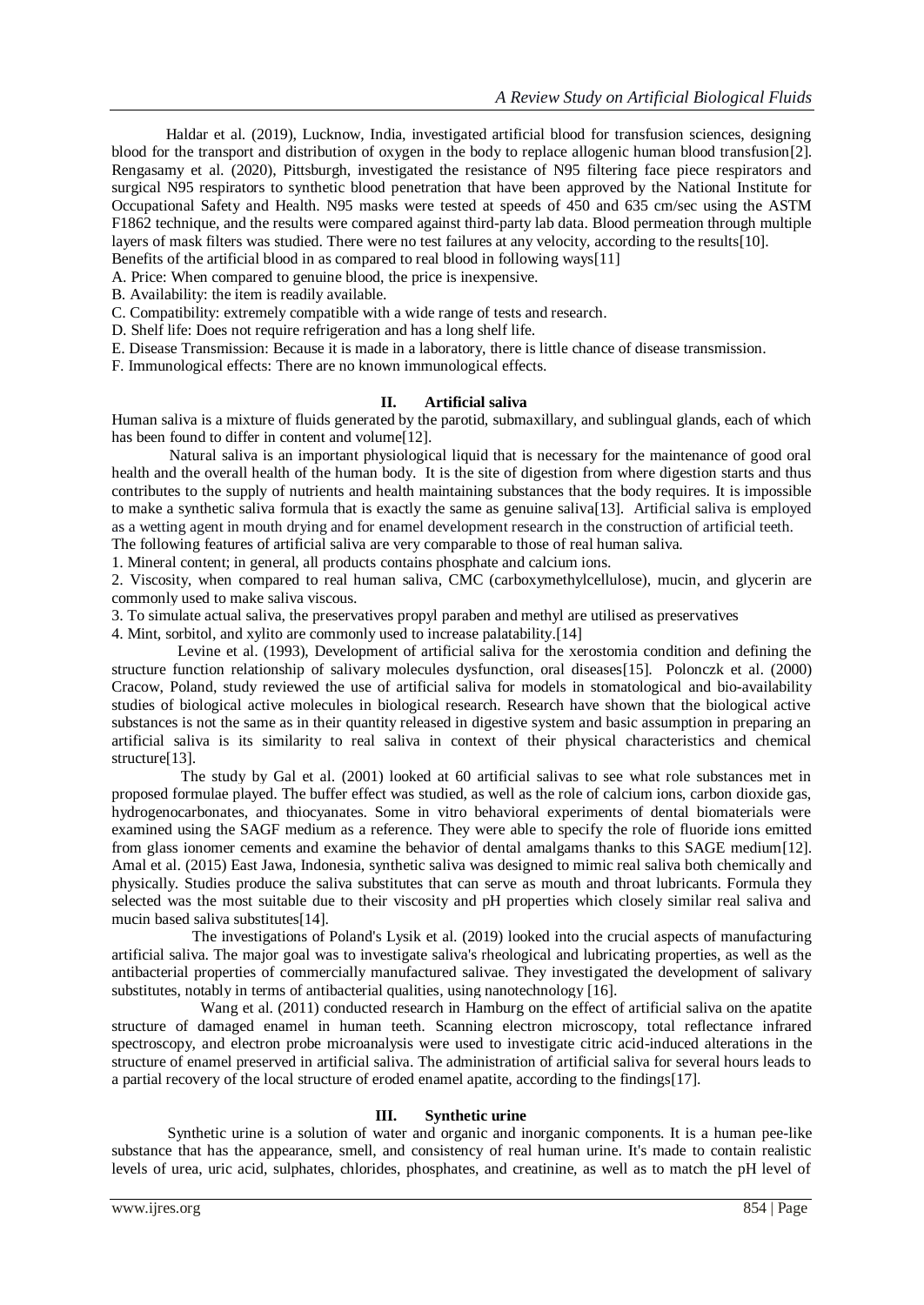genuine urine. In terms of its contents, urine is a very rich body fluid. In the last three decades, over 2900 metabolites have been identified in urine[18]. Urine components have the potential to serve as key biomarkers and diagnostic tools for a variety of disorders.

 The exact composition of urine is both costly and difficult to determine, as it varies by gender, race, food ingested, medicine taken, and activity, as well as changing throughout the day in the same individual to meet the needs of regular biological functions. Another issue is the collection and storage of data, which has been highlighted in numerous studies. The presence of communicable disease agents in urine specimens is also a risk factor that should be considered by a researcher. Because of these drawbacks, artificial urine (AU) is becoming more popular for research reasons because it is both feasible and quick to obtain. To develop comparative-controlled studies, the formulation can be simply changed. AU specimens have been investigated in a variety of studies.

 Brooks et al, (1996), UK, The goal of the research was to create artificial urine medium (AUM) that was similar to those observed in human urine. The recovery of a large variety of urease favourable and unfavourable urine pathogens was made possible by AUM consolidated with agar. The results demonstrated that AUM may be used as a substitute for normal urine in a variety of tests. [19].The efficiency of magnesium ions and alloys as a class of antibacterial and biodegradable material in ureteral applications was investigated by Lock et al. (2013) of California. Over the course of a three-day incubation period in an artificial urine (AU) solution, magnesium alloys lowered E. Coli viability and colony forming units[20].

 Arndt et al. (2018), In this work, researchers looked at the lengthy cytotoxicity using PLGA-bmPEG (PLGA-PEG) polymer carriers & artificial urine (AU) against human UROtsa cells. Beneficial urothelial UROtsa cultured in RPMI 1640 medium comprising foetal bovine serum or treated with a variety of AU concentrations for 24 hours and 7 days. Cell viability was determined using the XTT technique and live/dead staining. For the first time, the impact of AU on regular cytotoxicity assays associated to biomaterials with urinary-tract applications has been discovered [21].

 According to, Sarigul et al. (2019), Artificial urine was designed to replicate the urine of healthy people. Three procedures are also compared to 28 healthy people's samples. ATR-FTIR spectroscopy (attenuated total reflection-Fourier transform infrared spectroscopy) was used by the researchers. When the multi-purpose artificial urine (MP-AU) protocol was compared to the other two protocols, it came out on top. Finally, infrared spectra of nine compounds were supplied, allowing absorption bands to be assigned to specific compounds[18].

 Sueksakit et al. (2021), Bangkok, explored the optimization of a synthetic urine formula for in vitro cellular studies vs genuine urine. To do so, numerous artificial urine formulae that closely resemble genuine urine have been devised. The effects of adding 0-10 percent foetal bovine serum (FBS) to the well-known AU-Siriraj regimen on MDCK renal tubular cells were investigated. When compared to total culture medium, both native urine and AU- Siriraj without/with FBS reduced the time of deformation. According to the findings, 2.5 percent FBS in AU-Siriraj can delay deformation and improve polarisation of renal tubular cells[22].

Liang et al. (2020) investigated the respiratory chain with P.aeruginosa cells grown in Luria Broth (LB) as well as modified artificial urine media. (mAUM). In both LB and mAUM, the proton-pumping NQR complex was found to be the primary NADH dehydrogenase. This study depicts that pathogen's aerobic respiratory chain in great detail, as well as the key roles of NQR with terminal oxidases in urine [23].

# **IV. Artificial Tear**

Artificial tears are eye drops that are used to lubricate dry eyes and keep the outer surface of your eyes wet. Age, some drugs, a medical issue, ocular problems, or environmental factors such as smoky or windy surroundings can all cause dry eyes, and these eye drops can assist. There is no particular brand that works best for all types of dry eyes. Some artificial tears accelerate eye healing while others try to prevent tear evaporation in addition to moisturising your eyes. Artificial tears with thickening agents retain the solution on your eyes' surface for longer.

Artificial tears are divided into two categories

- 1. Eye drops with preservatives: This type can be found in multi-dose bottles that comprise chemicals (preservatives) that inhibit bacteria from reproducing after the bottle is opened. Whether you have mild to severe dry eyes, the preservative may damage them.
- 2. Chemical (Preservative) free eye drops: When you use artificial tears and over four times another day or have mild to severe dry eyes, you should consider using preservative-free eye drops; this kind has fewer chemicals and is recommended. Preservative-free eye drops in single-dose vials are available[24].

Lubricating eye drops work by adding some of the same components to your tears. As a result, your tear film can better protect the surface of your eyes[25].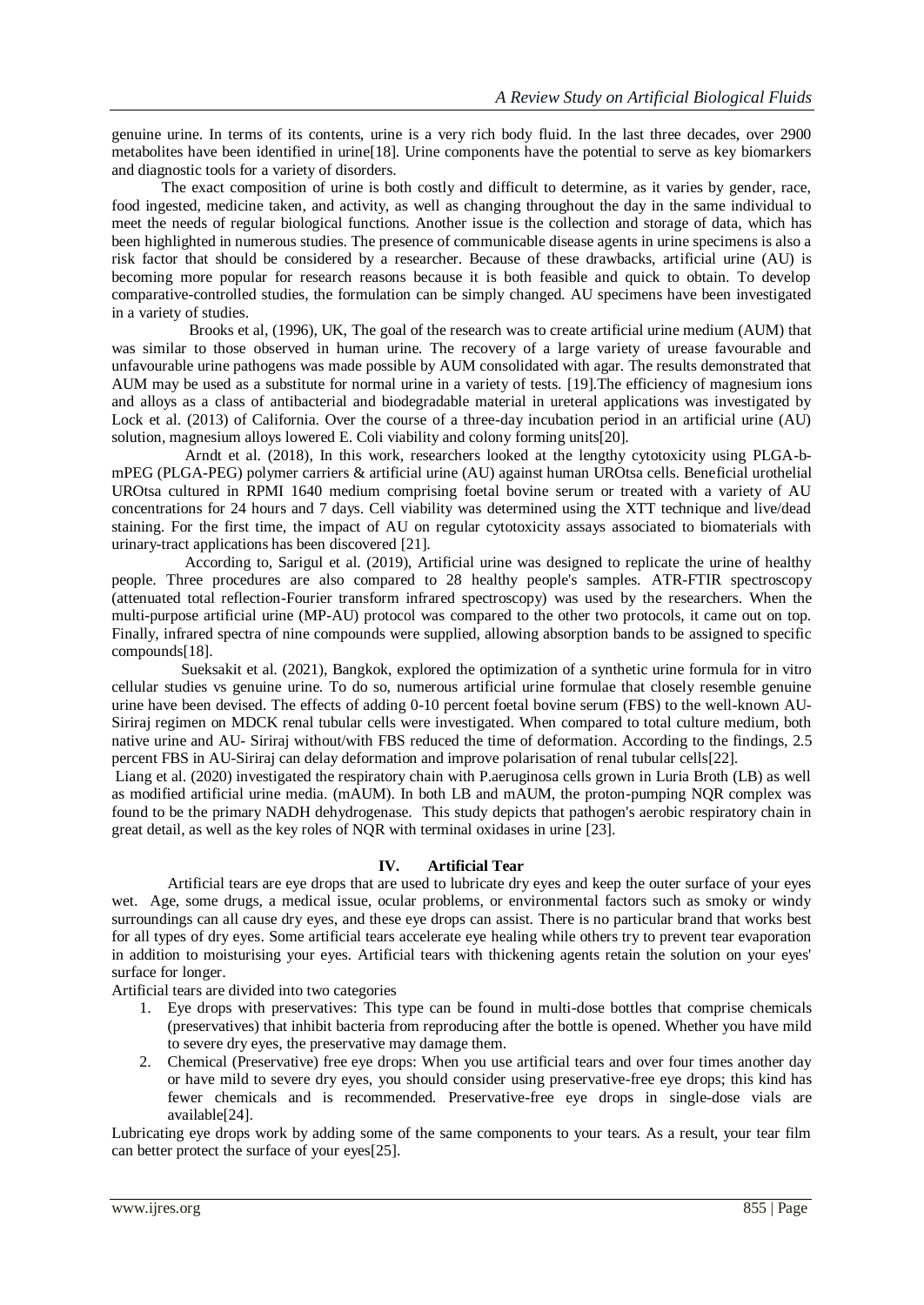Bohnert et al. looked into the protein adsorption of artificial tear solutions onto contact lens materials (1988). FTIR spectroscopy was used to evaluate protein adsorption. Protein absorption through contact lens materials depends greatly just on polymer makeup, according to the research. [26]. Bernal et al. (1993) looked into the composition of artificial tears and the regeneration of injured corneal epithelium or severe dry eye syndromes[27]. In 1990, Alan Tomlinson explored the role of preservatives of artificial tear solution upon that film's lipid layer. To study the effects, the retinal evaporation rate was measured using a customized servomed evaporimeter. As per the findings, the amounts of chlorbutanol or benzalkonium chloride had no effect just on tear film lipid layer's stability. [28].

 Berdy et al. (1992) investigated artificial tear preparations that were free of preservatives. Scanning electron microscopy was utilised to examine the corneal epithelium of rabbit eyes after they were given two preservative-free artificial tears-1 (Hypotears) and tear-2 ocular lubricants (Refresh). The preservation-free artificial tear solutions-1 and -2 were found to be free of the harmful effects associated with preserved solutions[29]. Margarita Calonge investigated the use of artificial tears to treat dry eyes in 2001. Punctal occlusion is the most common treatment, which prevents natural or artificial tears from emptying. They can be used to replace as well as retain tears not obviously healing the condition. Because it is believed to stop the viscous circle of irritation with cell destruction just on ocular surface with lacrimal glands, cyclosporin A has been examined inside the treatment of severe eye[30].

 Pucker et al. (2016) investigated the efficacy toxicity of more than artificial tear treatments in the symptoms of dry eye condition, as well as formulations of over-the-counter artificial tears. According to the findings, and under artificial tears may help improve dry eye problems and are typically safe, although there are certain risks. [31]. Tong et al., 2017, examined artificial tear formulations for dry eye patients and identified the numerous over-the-counter treatments as well as their drawbacks[32].

#### **V. Conclusion**

In this paper, we give an overview of the artificial biological fluids that are currently accessible as well as recent findings. We have discussed artificial saliva, synthetic blood, urine, and tears, as well as contemporary research on these artificial biological fluids. It is critical for researchers to grasp the differences between different artificial biological fluids, since this will aid in the preparation of artificial biological fluid reference standards and any drug testing study. They can be employed in a variety of fields, including medicine, pharmacy, and metrology, and additional research will help to further the creation of artificial biological fluids.

#### **References:**

- [1] C. Lote and C. Lote, *Principles of renal physiology*. 1994.
- R. Haldar, D. Gupta, S. Chitranshi, M. K. Singh, and S. Sachan, "Artificial Blood: A Futuristic Dimension of Modern Day Transfusion Sciences," *Cardiovasc. Hematol. Agents Med. Chem.*, vol. 17, no. 1, pp. 11–16, Jun. 2019, doi: 10.2174/1871525717666190617120045.
- [3] "ISO ISO 16603:2004 Clothing for protection against contact with blood and body fluids Determination of the resistance of protective clothing materials to penetration by blood and body fluids — Test method using synthetic blood." https://www.iso.org/standard/32247.html (accessed Feb. 15, 2022).
- [4] L. de F.-M. (Buenos Aires) and undefined 1998, "SYNTHETIC BLOOD SUBSTITUTES Vasoactive properties of synthetic blood substitutes," *medicinabuenosaires.com*, Accessed: Jan. 27, 2022. [Online]. Available: http://www.medicinabuenosaires.com/demo/revistas/vol58-98/4/syntheticblood.htm.
- [5] P. Schneider, "Artificial blood substitutes," *Transfus. Sci.*, vol. 13, no. 3, pp. 357–370, 1992, doi: 10.1016/0955-3886(92)90148-A.
- [6] S. Moradi, … A. J.-N.-… I. B., and undefined 2016, "Artificial blood substitutes: first steps on the long route to clinical utility," *journals.sagepub.com*, vol. 9, pp. 33–41, Oct. 2016, doi: 10.4137/CMBd.s38461.
- [7] M. J. Kim, J. H. Kim, G. Yi, S. H. Lim, Y. S. Hong, and D. J. Chung, "In vitro and in vivo application of PLGA nanofiber for artificial blood vessel," *Macromol. Res.*, vol. 16, no. 4, pp. 345–352, 2008, doi: 10.1007/BF03218527.
- [8] A. Sen Gupta, "Bio-inspired nanomedicine strategies for artificial blood components," *Wiley Interdiscip. Rev. Nanomedicine Nanobiotechnology*, vol. 9, no. 6, Nov. 2017, doi: 10.1002/wnan.1464.
- [9] K. Kobayashi, "Artificial blood," *Nippon Geka Gakkai zasshi*, vol. 106, no. 1, pp. 31–37, 2005, doi: 10.5606/dsufnjt.2019.005.
- [10] S. Rengasamy, D. Sbarra, and J. N. Ba, "Since January 2020 Elsevier has created a COVID-19 resource centre with free information in English and Mandarin on the novel coronavirus COVID- 19 . The COVID-19 resource centre is hosted on Elsevier Connect , the company ' s public news and information ," no. January, 2020.
- [11] B. TSCHIRREN, "Artificial blood substitutes.," *Schweiz. Med. Wochenschr.*, vol. 93, pp. 596–601, 1963.
- [12] J. Y. Gal, Y. Fovet, and M. Adib-Yadzi, "About a synthetic saliva for in vitro studies," *Talanta*, vol. 53, no. 6, pp. 1103–1115, 2001, doi: 10.1016/S0039-9140(00)00618-4.
- [13] J. Pytko-Polonczyk, … A. J.-J. P., and undefined 2017, "Artificial saliva and its use in biological experiments," *jpp.krakow.pl*, 2000, Accessed: Jan. 27, 2022. [Online]. Available: http://jpp.krakow.pl/journal/archive/12\_17/pdf/807\_12\_17\_article.pdf.
- [14] A. Sri, S. Amal, S. Hussain, and M. Amin Jalaluddin, "Preparation of Artificial Saliva Formulation," *Proceeding - ICB Pharma II* , no. April, p. 7, 2015.
- [15] M. J. Levine, "Development of artificial salivas," *Crit. Rev. Oral Biol. Med.*, vol. 4, no. 3–4, pp. 279–286, 1993, doi: 10.1177/10454411930040030401.
- [16] D. Łysik, K. Niemirowicz-Laskowska, R. Bucki, G. Tokajuk, and J. Mystkowska, "Artificial saliva: Challenges and future perspectives for the treatment of xerostomia," *Int. J. Mol. Sci.*, vol. 20, no. 13, 2019, doi: 10.3390/ijms20133199.
- [17] X. Wang, B. Mihailova, A. Klocke, S. Heidrich, and U. Bismayer, "Effect of Artificial Saliva on the Apatite Structure of Eroded Enamel," *Int. J. Spectrosc.*, vol. 2011, pp. 1–9, 2011, doi: 10.1155/2011/236496.